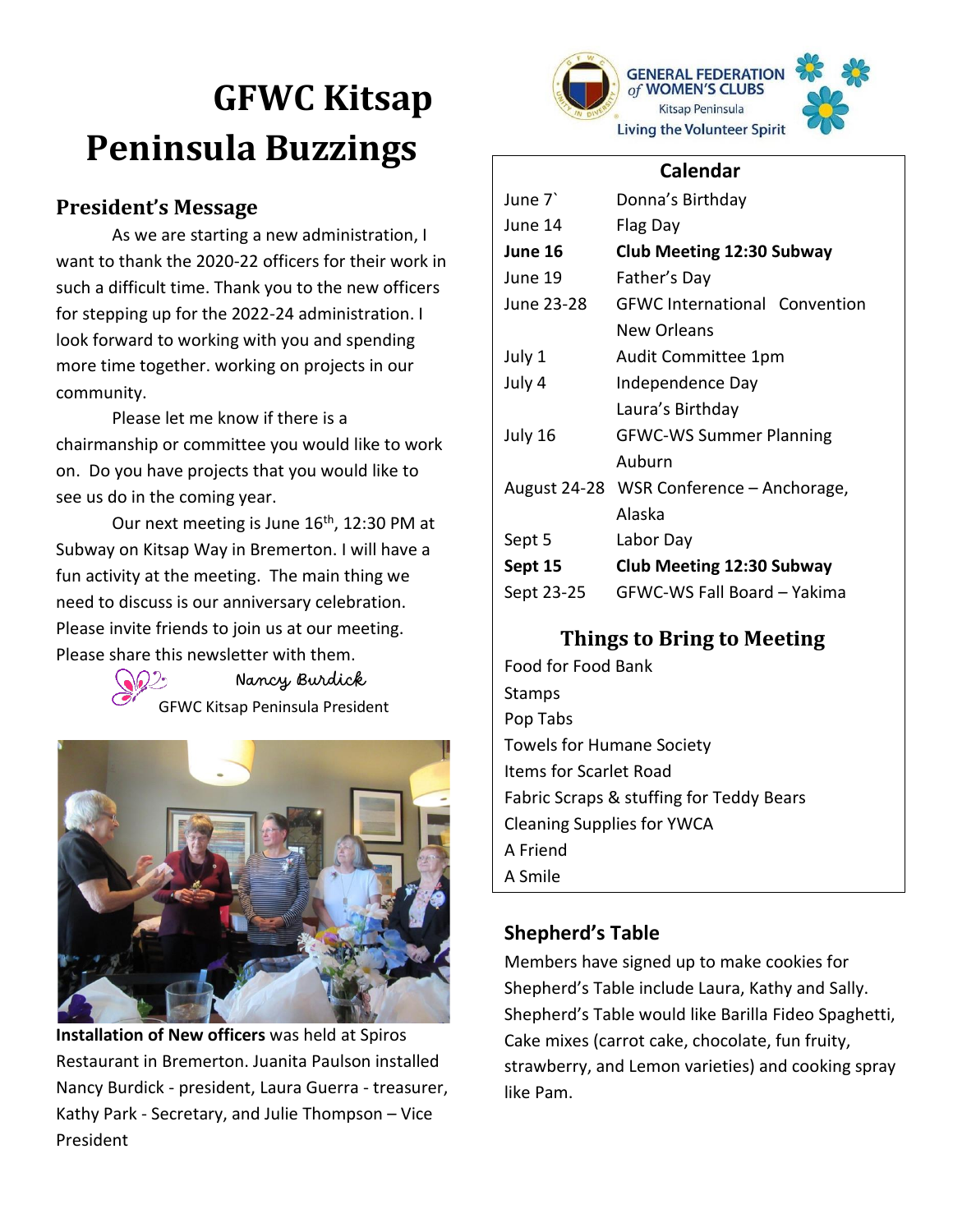## **Celebrating 75 years of Community Service**

GFWC Bremerton Juniors was federated in 1947. Over the years members have participated in many community projects, helping to make Bremerton and Kitsap County a



At our June meeting we will be picking a date for the celebration and where we want to hold it. I am thinking about and outdoor event on a Saturday or an evening. Names of former members and their addresses are needed. We also would like to invite women that might be interested in knowing more about our club. Our celebration will be held in August or September. We want to make it a fun event.



**Decorations – Thankyou Julie, Kathy, & Juanita Tara – New Member of the Year**





**Club Woman of the Year -Annie**